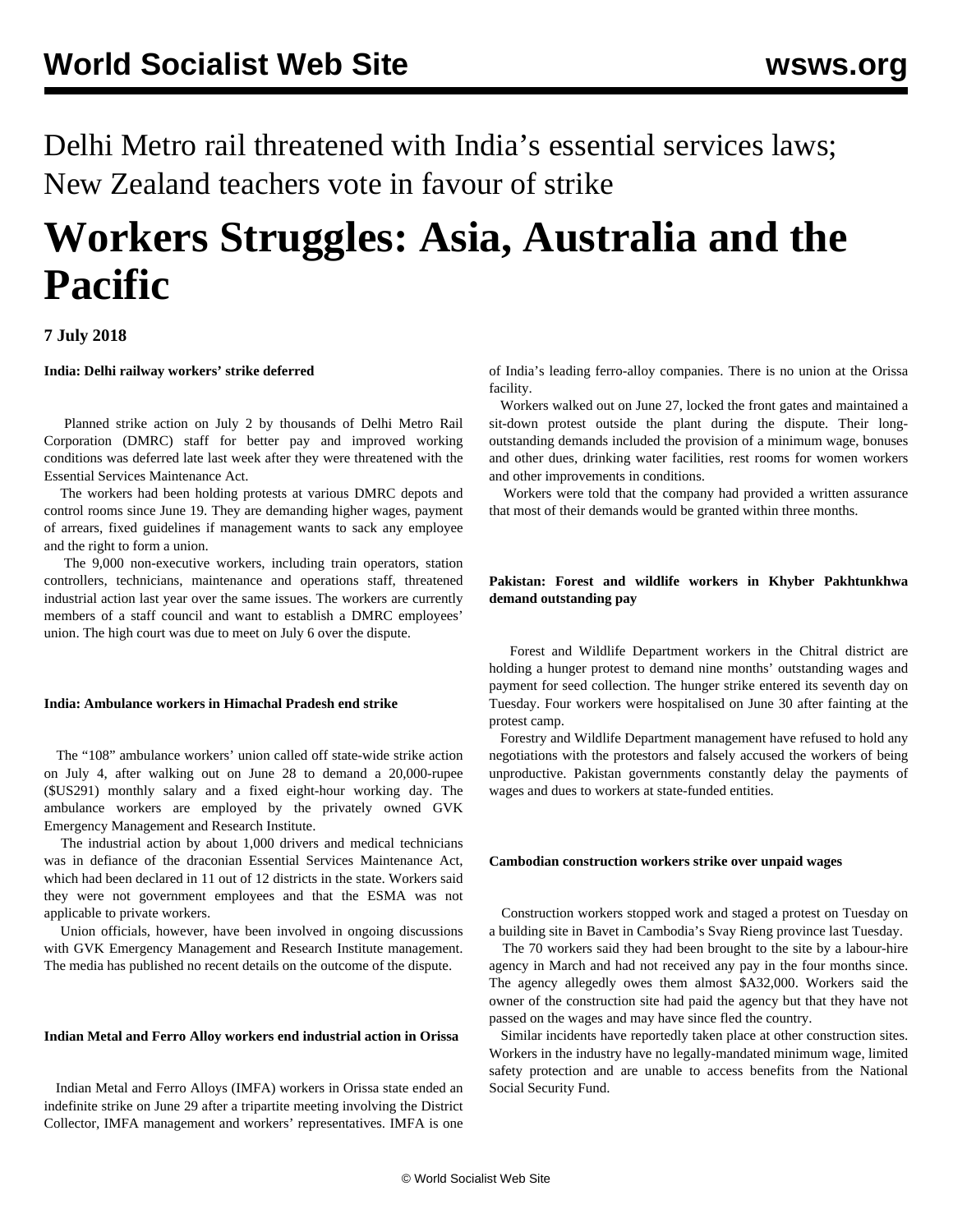#### **Queensland: Aurizon rail operators begin stoppages as union tries to contain anger over job and wage cuts**

 About 60 workers at rail freight company Aurizon's control room in the central Queensland regional city of Rockhampton began stoppages and work bans last Thursday morning, potentially halting coal shipments across the state.

 After nine months of negotiation with the management over a new enterprise agreement collapsed, the Rail Tram and Bus Union (RTBU) authorised the limited action to try to head off wider anger among Aurizon workers.

 With several Aurizon enterprise agreements coming up for renegotiation this year, the company has deepened its six-year offensive against workers. It is demanding further cuts to wages and conditions to "better align to competitors and industry." Management has given the workers until Monday to vote on a package that includes annual pay rises of 2 percent for four years—well below cost of living rises.

 The RTBU has enforced cuts in conditions and the destruction of thousands of jobs and conditions since 2010, when the previous state Labor government sold the state-owned freight carrier Queensland Rail to Aurizon. In 2015, the company abruptly terminated a "legacy" agreement for train crew, a precedent that other employers followed.

 The RTBU made clear its reluctance to call the current stoppages. RTBU state president Bruce Mackie blamed Aurizon for "walking away from the negotiating table." The first stoppage period coincided with a scheduled maintenance shutdown, reducing the impact on the company. Aurizon said it was ready to use strike-breakers.

 Last year, the RTBU and other trade unions suppressed opposition after Aurizon, Australia's largest rail freight operator, [announced](/en/articles/2017/06/10/auri-j10.html) the closure of its maintenance workshops in Rockhampton, as part of a broader restructure that threatened to eliminate more than 300 jobs.

#### **Maintenance workers strike at Tullamarine Airport in Melbourne**

 Workers employed by Schneider Electric to carry out maintenance at Melbourne airport struck for eight hours on Monday in a dispute over a new enterprise agreement. They returned the next day but are refusing to work overtime. The company is a European multinational employing 130,000 people in over 100 countries.

 Schneider Electric wants to introduce a two-tier system with new employees hired at a substantially lower wage rate. The company is also demanding workers accept a 40-hour week compared with the current 38 hours.

 According to the Electrical Trades Union (ETU), the workers have not had a pay rise in four years and the company's proposals will see new staff paid 37 percent less than current employees. The workers, who are highly skilled, service and maintain the extensive heating and cooling systems at the largest airport in the country.

#### **Australian unions end industrial action at Downer**

 A campaign of industrial action by workers at Downer Group's New South Wales (NSW) construction and maintenance division was called off this week after unions struck an in-principle work agreement.

The 400 workers, employed on various projects across the NSW Hunter

Valley and Illawarra regions, are members of the Australian Manufacturing Workers Union (AWU) and the Electrical Trades Union (ETU). They walked out on strike for three days early last month and then began rolling stoppages and an overtime ban after negotiations for a new enterprise work agreement stalled.

 The unions were seeking a meagre 3 percent annual pay increase over four years. The company originally offered only 2.25 percent and no improvement in working conditions. The new in-principle agreement delivers a pay rise of just 2.5 percent. This barely keeps pace with inflation and does not make up for the two-year wage freeze and loss of allowances and working conditions agreed to by the unions in the last enterprise deal.

#### **New Zealand primary school teachers vote in favour of strike**

 The New Zealand Educational Institute (NZEI) confirmed on Tuesday that an "overwhelming majority" of primary school teachers voted in favour of taking strike action on August 15. The union represents around 27,000 primary school teachers. This will be the first primary teachers' strike since 1994.

 Teachers have rejected a pay increase from the government, which in most cases would amount to only 2.2 to 2.6 percent a year for three years. NZEI has limited the strike to a half-day from 1:30 p.m. to 4:30 p.m.

 Teachers called for a full-day strike during union meetings to discuss the strike, arguing that a half-day did not "send a strong enough message." This forced the union to call for an electronic vote to extend the strike at the beginning of the next school term.

#### **New Zealand supermarket workers picket in Hastings**

 Over 50 workers at the Pak'nSave supermarket in Hastings picketed the outlet last Saturday after negotiations with the store owner broke down. The demonstration followed a strike on June 16. Mike McNab of the First Union said the supermarket was refusing to give the workers a pay rise above the minimum wage.

 Pak'nSave is one of the biggest supermarket chains in the country, with 57 stores nationwide. However, McNab said the strike was only targetted at this specific branch.

#### **New Zealand: Farmers department store workers strike**

 Hundreds of retail workers for the Farmers department store went on strike on Thursday, after 93 percent of the workers rejected a pay offer. Farmers is one of the oldest retail chains in the country and has 59 stores in New Zealand.

 Most workers at Farmers are paid between \$16.50, the minimum wage, and \$17.50. Over 600 workers signed a petition demanding they be paid the "living wage" calculated at \$20.55. First Union says 80 percent of Farmers workers are paid less than the living wage.

 Workers are also striking over unfair pay reviews. The union says 60 to 70 percent of workers are graded a C or lower in the pay review system so the company does not have to give them a pay rise.